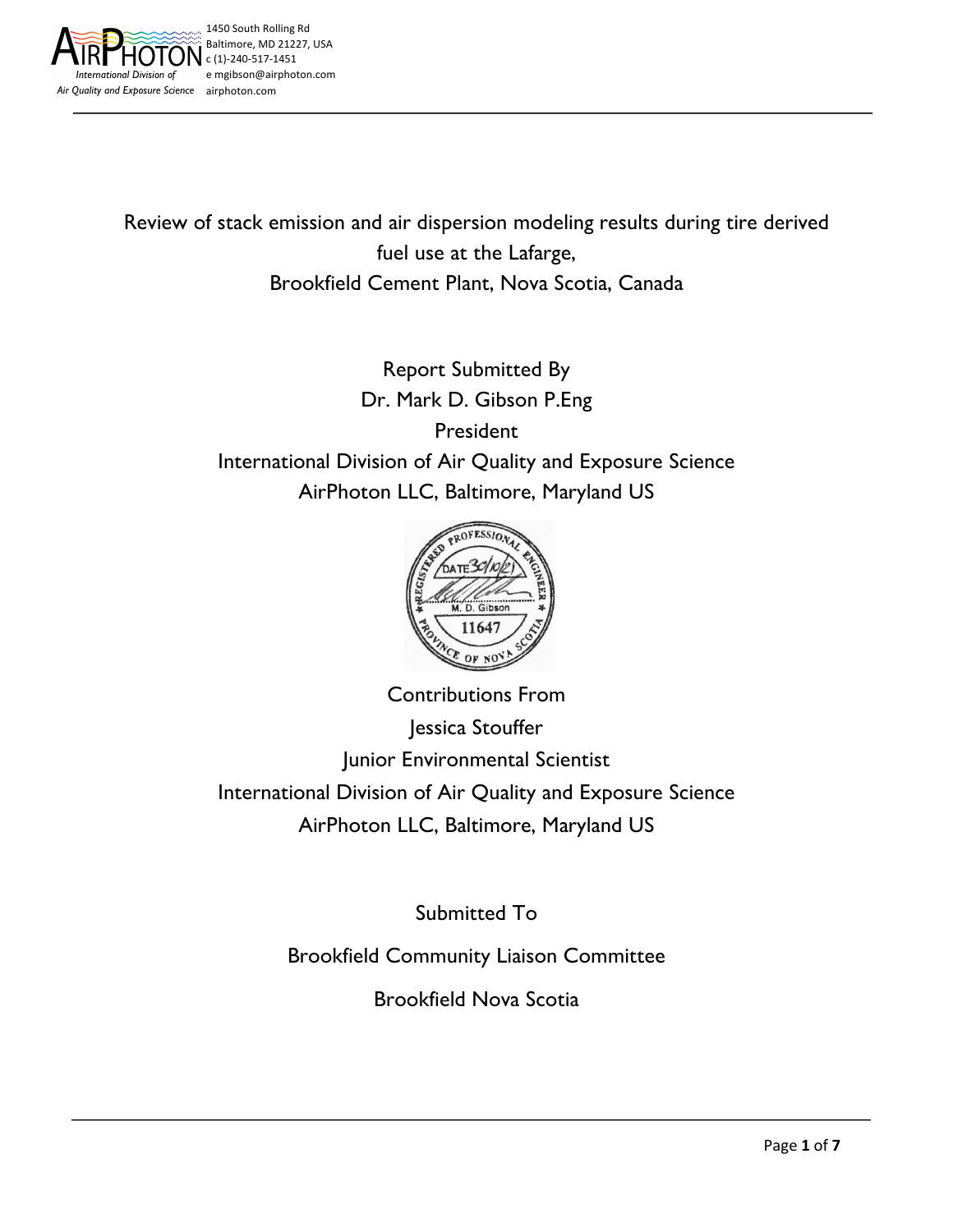

# **Introduction**

This short report is a culmination of over fifteen years of research and consultation focusing on stack emissions while using tire derived fuel (TDF) as an alternative to fossil fuel at the Lafarge Brookfield cement plant. The previous work was conducted between 2006 to 2018 by my research group while I was an academic at Dalhousie University. The research included laboratory combustion emission experiments, theoretical modeling of emissions, visits to the cement plant, Provincial Government advisory group participation, community liaison committee participation, workshops, public open houses and presentations to the Municipality of Colchester and other stakeholders.

*"The industry term for the use of scrap tires as a fuel source is "Tire Derived Fuel" or TDF and this description will be adopted in this report. TDF is an example of a class of lower carbon fuels that the cement industry is transitioning to as a result of the need to decarbonize."*

This report will review the pilot project stack emissions and air dispersion modeling results during TDF use at the Lafarge, Brookfield Cement Plant, Nova Scotia, Canada.

\_\_\_\_\_\_\_\_\_\_\_\_\_\_\_\_\_\_\_\_\_\_\_\_

In 2006 I joined Dalhousie University in Halifax, Nova Scotia as an academic, first as a research scientist, then in 2010 as an assistant professor of community health and epidemiology within the Faculty of Medicine, finally becoming an associate professor (full tenure) of environmental engineering within the Faculty of Engineering in 2016. During this time, I was awarded a Canadian Government NSERC Grant, and a few research grant and contributions from Lafarge, to conduct research into the use of TDF at the Brookfield cement plant. Part of the research included a comprehensive literature review of TDF use as an alternative fuel in cement kilns, including the health and environmental impacts of their emissions. 1

From my groups theoretical predictions, we estimated a 71% reduction in fuel related sulphur dioxide (SO<sub>2</sub>); 77% reduction in fuel derived oxides of nitrogen (NO<sub>x</sub>) emissions; and a 3% reduction in carbon dioxide  $(CO_2)$  switching from 100% coal-coke to TDF.<sup>1</sup> Our predictions from 2015 showed no significant change in the total mass of gaseous products. Our second study theoretically calculated emission changes for a practical substitution rate of 30% TDF and 70% coal-coke. Fuel  $SO_2$ ,  $CO_2$ , and fuel  $NO_x$  saw reductions of 21%, 1%, and 23% respectively.<sup>1</sup> We predicted that dioxin and furans formation was expected to be suppressed with the introduction of TDF, or at least remain the same as coal-coke.

 $1$  Gibson, Asamany, Wilson, Patrick, Pegg (2015) Use of scrap tires as an alternative fuel source at the Lafarge cement kiln, Brookfield, Nova Scotia, Canada. pp1-31. Final Report to Lafarge.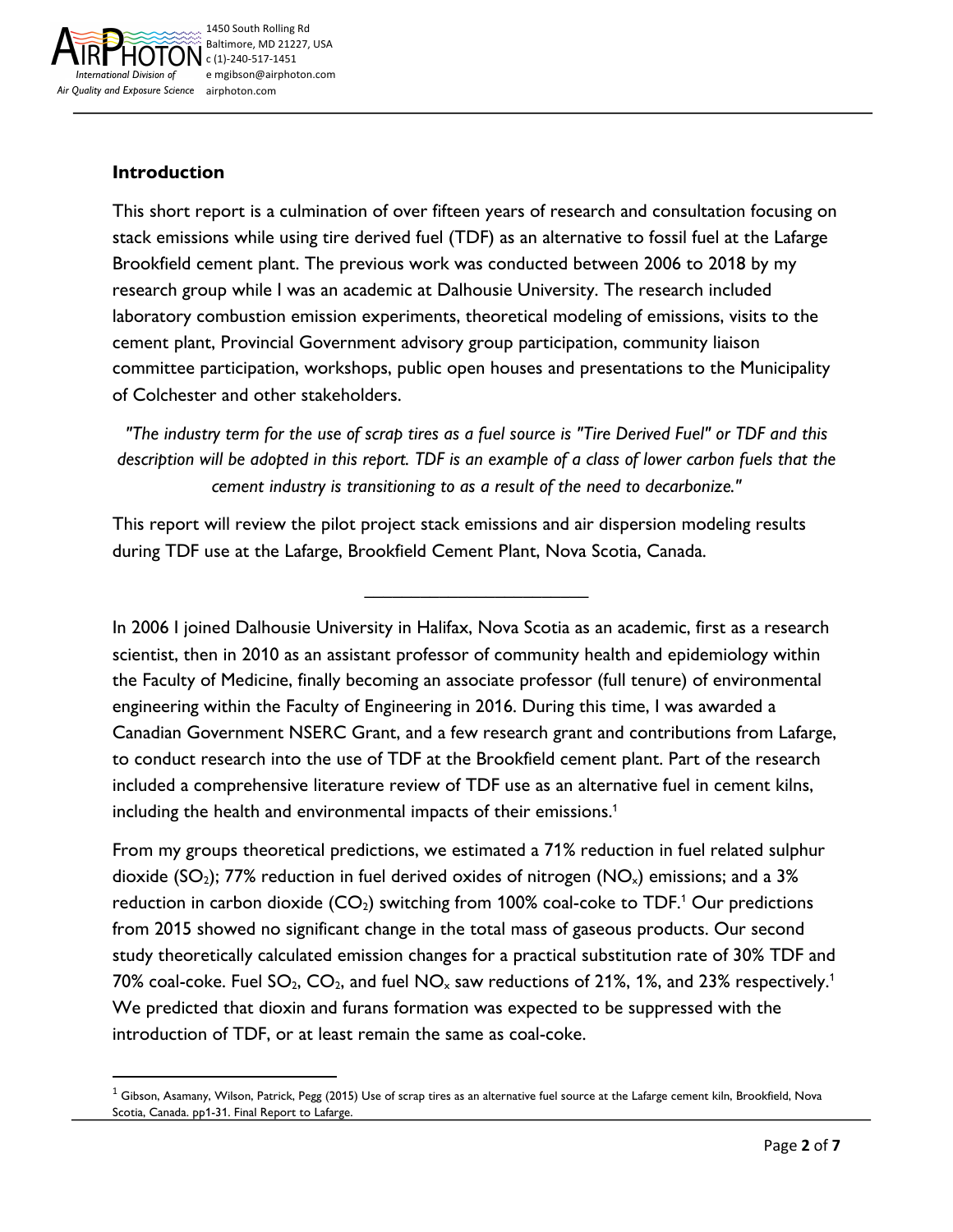

Particulate matter emissions were expected to reduce with coal-coke being replaced by TDF. In blends of coal-coke with TDF, ignition performance is expected to improve compared to coal-coke only.<sup>2</sup>

# **Background to this Report**

On October 10, 2018, Lafarge Canada Inc. were given an approval notice from the Government of Nova Scotia to conduct a pilot project to replace 20 tons/day, or 15% of the total daily fuel consumption, during the production of clinker at the Brookfield cement plant. The expiry date of the pilot project approval notice is January 10, 2022.

Conditions of the approval notice included the following:

- 1. The Approval Holder (Lafarge) shall ensure that emissions from the facility do not contribute to an exceedance of the maximum permissible ground level concentrations specified in Nova Scotia Environment's, Environment Act, Air Quality Regulations.
- 2. The Approval Holder must demonstrate compliance with air quality regulations through the development, implementation and maintenance of an air monitoring and reporting program. The air monitoring and reporting program may include, but is not limited to:
	- o Ambient air monitoring.
	- o Continuous Emissions monitoring.
	- o Source testing; and
	- o Dispersion modeling.

Once pilot project was approved, Lafarge constructed a state-of-the-art scrap tire kiln injection system. The injection system was completed and became fully operational in September 2019. I visited the plant in September 2019 to see the first trials prior to becoming fully operational, and to attend a public open house at the plant held on the same day. I was satisfied that the TDF injection system was fit for purpose and could inject the tires into the kiln in a safe and controlled manner.

 $^2$ Gibson, Asamany, Wilson, Patrick, Pegg (2015) Use of scrap tires as an alternative fuel source at the Lafarge cement kiln, Brookfield, Nova Scotia, Canada. pp1-31. Final Report to Lafarge.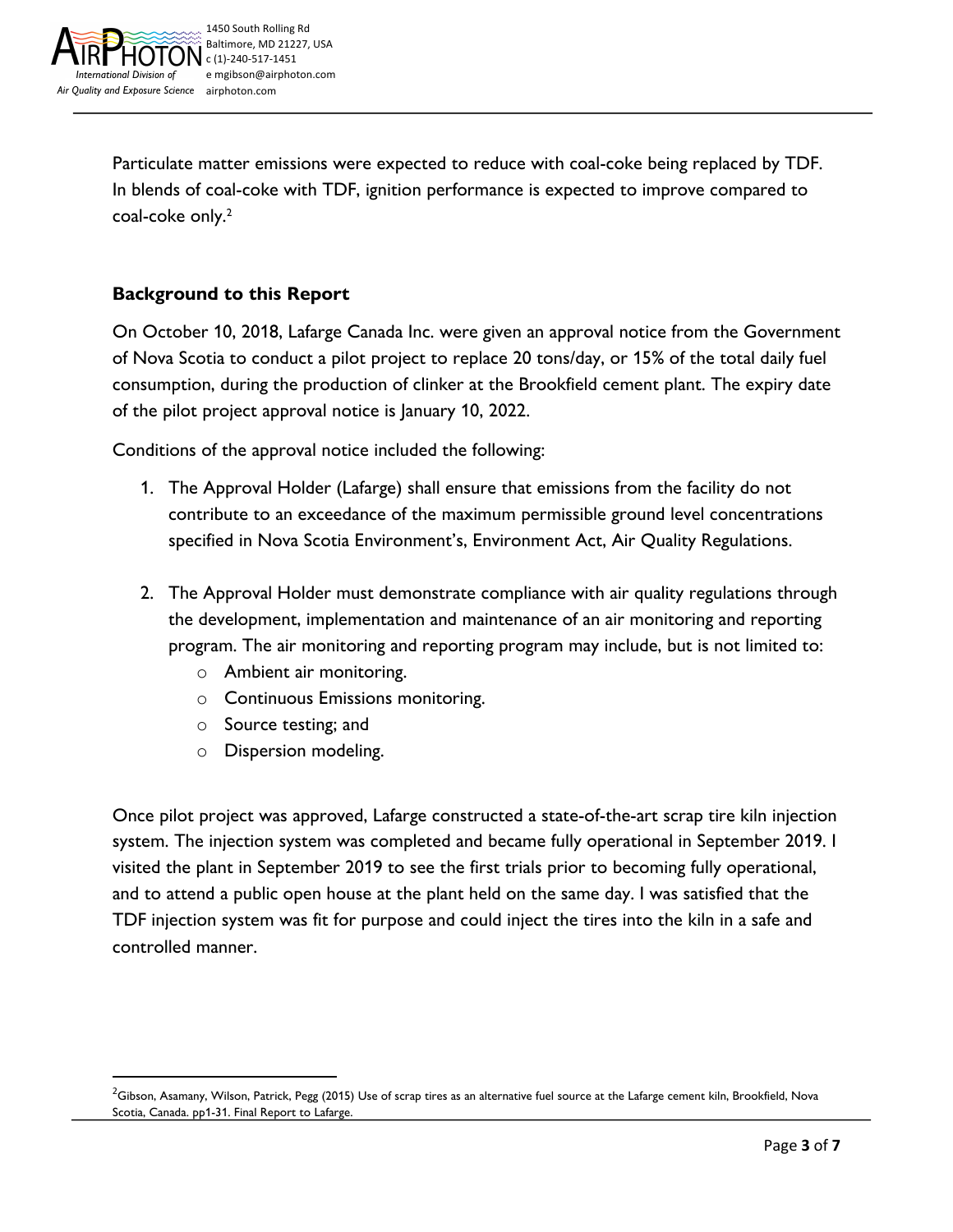

The approval notice required Lafarge to meet stringent maximum stack emission limits for particulate matter (TSP,  $PM_{10}$  and  $PM_{2.5}$ ), hydrogen chloride, Metals Class I, Metals Class II, Metals Class III, polychlorinated dibenzo-p-dioxins (PCDDs) and polychlorinated dibenzofurans (PCDFs). Other air contaminants were also sampled directly from the stack and included phosphorous, sulphur, polycyclic aromatic hydrocarbons (PAH's), polychlorinated biphenyls (PCB's), halogenated species and other metals and metalloids.

In addition, the approval notice required Lafarge to install continuous emission monitoring (CEMS) analyzers to continuously monitor oxides of nitrogen  $(NO_x)$ , sulphur dioxide (SO<sub>2</sub>), oxygen  $(O_2)$ , carbon dioxide  $(CO_2)$ , carbon monoxide  $(CO)$  and total hydrocarbons within the stack. The CEMS were in addition to the existing opacity measurement, which is an indirect measurement of particulate matter and efficiency of the electrostatic precipitator.

A 3<sup>rd</sup> party company (Air Testing Services Inc.) were retained by Lafarge to conduct the stack emissions sampling and conduct independent continuous emission monitoring for  $NO<sub>x</sub>$ ,  $SO<sub>2</sub>$ , O<sub>2</sub>, CO<sub>2</sub>, CO, and total hydrocarbons (THC). John Chandler, of Environmental Management Consultants, was then retained by Lafarge to conduct statistical analysis of the stack emissions results. I then reviewed the results contained within John Chandler's report 'A comparison of emissions from the Lafarge Brookfield facility in Nova Scotia'. The results contained in John Chandler's report showed that the replacement of 15% coal-pet coke, either did not statistically significantly (95% confidence interval, α 0.05) increase emissions of the various air contaminant's, except for the 2020 naphthalene result<sup>3</sup>. However, even the naphthalene result was less than 1% of the emission limit. It was found that the  $SO<sub>2</sub>$  concentration during TDF usage was significantly lower when compared to both the 2017 and 2019 baseline fuel usage. The reduction in the  $SO_2$  being due to there being less sulphur found within a scrap tire than coal and pet-coke. This was a result that was predicted by my research group while I was at Dalhousie University.

Interestingly, the  $NO<sub>x</sub>$  measurements conducted by Air Testing Services Inc. during the 2019 TDF sampling showed no statistically significant difference to the 2017 and 2019 baseline sampling, this was surprising as my research group had predicted a reduction in  $NO<sub>x</sub>$  after TDF usage. $4$ 

<sup>&</sup>lt;sup>3</sup> Observed to be approximately three times the observed concentration seen during the 2017 and 2019 baseline sampling tests.

<sup>4</sup> Gibson, Asamany, Wilson, Patrick, Pegg (2015) Use of scrap tires as an alternative fuel source at the Lafarge cement kiln, Brookfield, Nova Scotia, Canada. pp1-31. Final Report to Lafarge.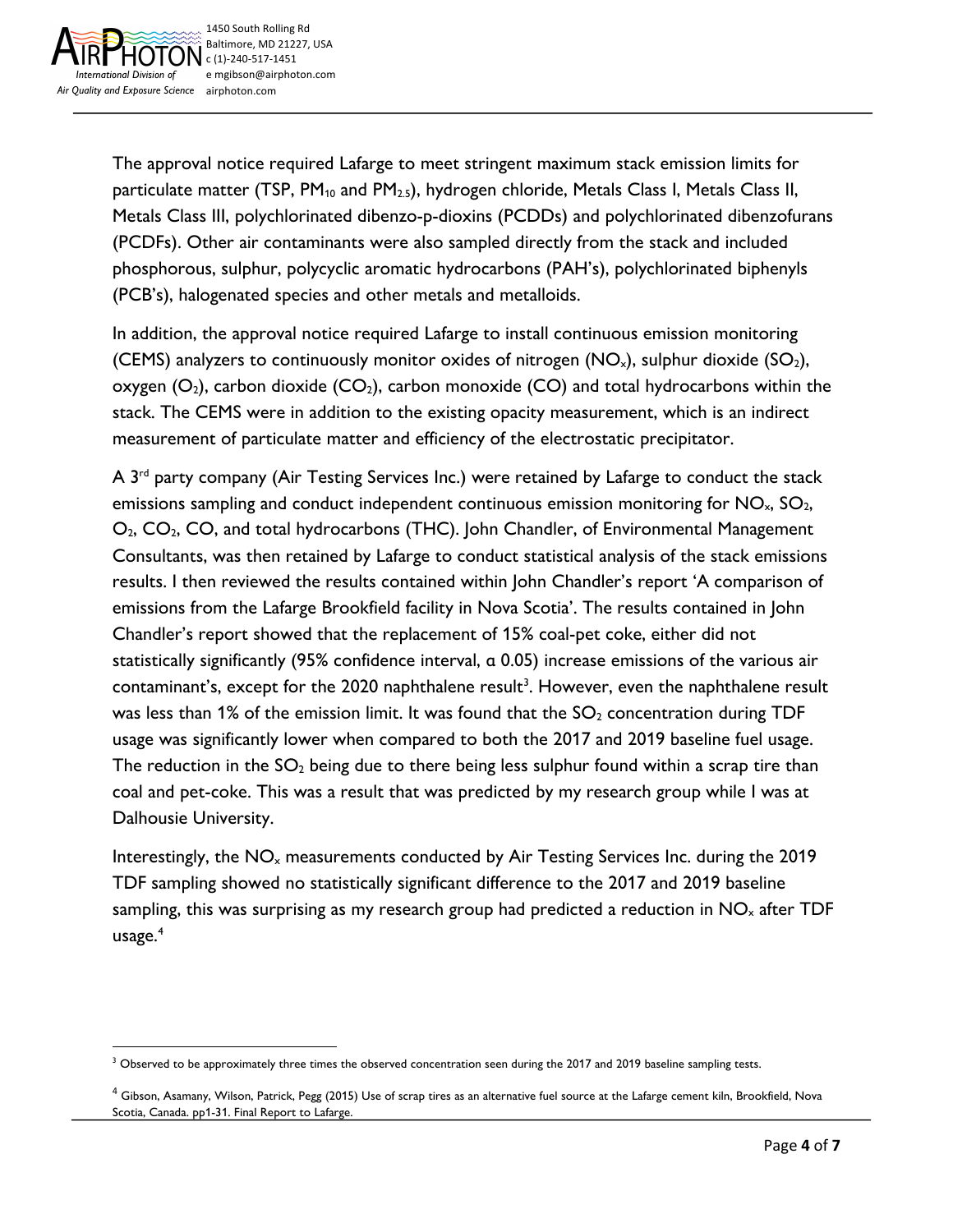

However, when scrutinizing the facilities new CEMS continuous monitoring results from before TDF usage (July 2018 – August 2019) and after (September 2019 – July 2021), a clear decline can be seen in  $NO<sub>x</sub>$  which validates my former research groups prediction that  $NO<sub>x</sub>$  would decline after TDF usage.

Both  $SO_2$  and  $NO_x$  are important criteria air pollutants and seeing a significant reduction in their emissions is beneficial for the environment and public health. Other important emissions seen both during the 2019 and 2020 TDF tests were for dioxin and furans, not only seen to be lower than baseline, but approximately eight times lower than the NSE stack emission limit of 80 pg I-TEQ/Rm<sup>3</sup>, and even found to be below the Environment and Climate Change Canada limit of quantification of 32 pg I-TEQ/Rm<sup>3,5,6</sup> While the variability of the PCB results suggests that there might be limitations in the data, the lower 2020 TDF results compared to the 2019 baseline and the 2017 baseline suggest that for the 2020 series the use of TDF may have led to reduced emissions of all but the octa, nona and deca-PCBs. The 2020 TDF runs were seen to be lower for both benzo(a)pyrene (the most carcinogenic of the PAHs) and Indeno (1,2,3-cd)p, but there is a large statistical variability within the three measurements made for each so this conclusion is speculative. Apart from naphthalene, there does not appear to be a consistent trend in high/low concentrations of any of the PAHs. In addition, it was observed that the benzene, toluene, ethylbenzene and toluene concentrations decreased (but not statistically significantly) during the 2019 TDF sampling test.

### **Air Dispersion Modeling Results**

Lafarge retained the services of a  $3<sup>rd</sup>$  party company (GHD) to conduct air dispersion modeling. GHD used AERMOD<sup>7</sup> to conduct the air dispersion of contaminants from the Brookfield facility. The model used emission values obtained from the stack and estimates from 24 other emissions sources within the facility fence line, including fugitive dust from the parking lot and haulage roads. The conclusion from GHD's report reads "The dispersion modelling assessment of Lafarge Brookfield, based on the information provided in Air Testing Service's source test report and predicted AERMOD air concentrations, indicates that the Brookfield Cement Plant

 $<sup>5</sup>$  I-TEQ – International Toxic Equivalents to 2,3,7,8 tetrachlorodibenzodioxin (TCDD)</sup>

 $6$  Reference cubic meter (i.e. the volume of dry gas at 25 degrees celsius (°C) and 101.3 kilopascals (kpa) corrected to 11% oxygen).

<sup>&</sup>lt;sup>7</sup> Mark D. Gibson, Soumita Kundu, Mysore Satish (2013) Dispersion model evaluation of PM<sub>2.5</sub>, NO<sub>x</sub> and SO<sub>2</sub> from point and major line sources in Nova Scotia, Canada using AERMOD Gaussian plume air dispersion model. Atmospheric Pollution Research, 4,2, pp157-167.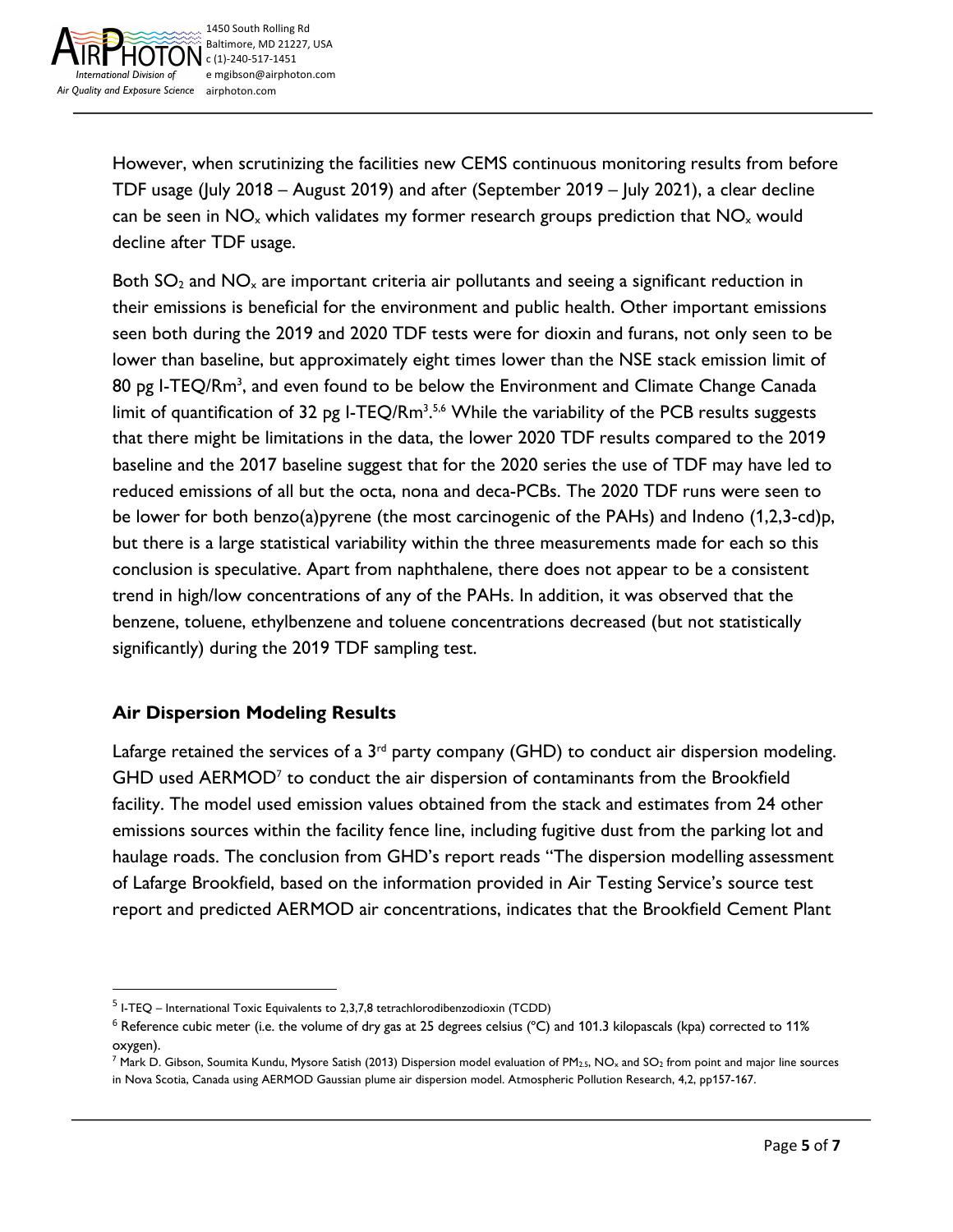

is in compliance with published NSE and Ontario Ministry of Environment Conservation and Parks (OMECP) air standards and guideline values". Indeed, most of the air contaminants were found to be <2% of both the NSE point of impingement limit (POI) and the OMECP limits, with only fine particulate matter  $(PM_{2.5})$  rising to approximately 44% of the NSE POI limit.

### **Conclusion**

After reviewing the stack testing emissions results and air dispersion modeling results, replacing 15% of the coal and pet-coke fuel with TDF fuel shows that either the emissions have:

- no statistical difference on contaminant emissions, apart from naphthalene, which is a suspected anomaly.
- the emissions remain approximately the same, or
- the emissions are significantly lower, especially for  $NO<sub>x</sub>$ ,  $SO<sub>2</sub>$ , dioxins and furans, Metals Class I, Class II and Class III.

Based on these results, I can recommend that the Lafarge, Brookfield, cement plant be permitted to continue using TDF to displace 30% fossil fuel.

#### **Recommendations**

The naphthalene result is suspected as being an anomaly, and I recommend that a further sample of this metric is conducted to make sure this was indeed an erroneous result.

#### **Disclosure**

The research funds from Lafarge while at Dalhousie University were used to hire staff, pay for student stipends, and cover the cost of laboratory equipment and consumable costs. I did not benefit financially from the research funding from Lafarge during this time. In 2019 I left Dalhousie University to become a consultant with AirPhoton in Baltimore, Maryland, USA. Because of my long history of conducting research at the Brookfield plant, I was awarded a consultancy contract to continue my role as an independent expert to review the emission and air dispersion model results from the pilot TDF project.